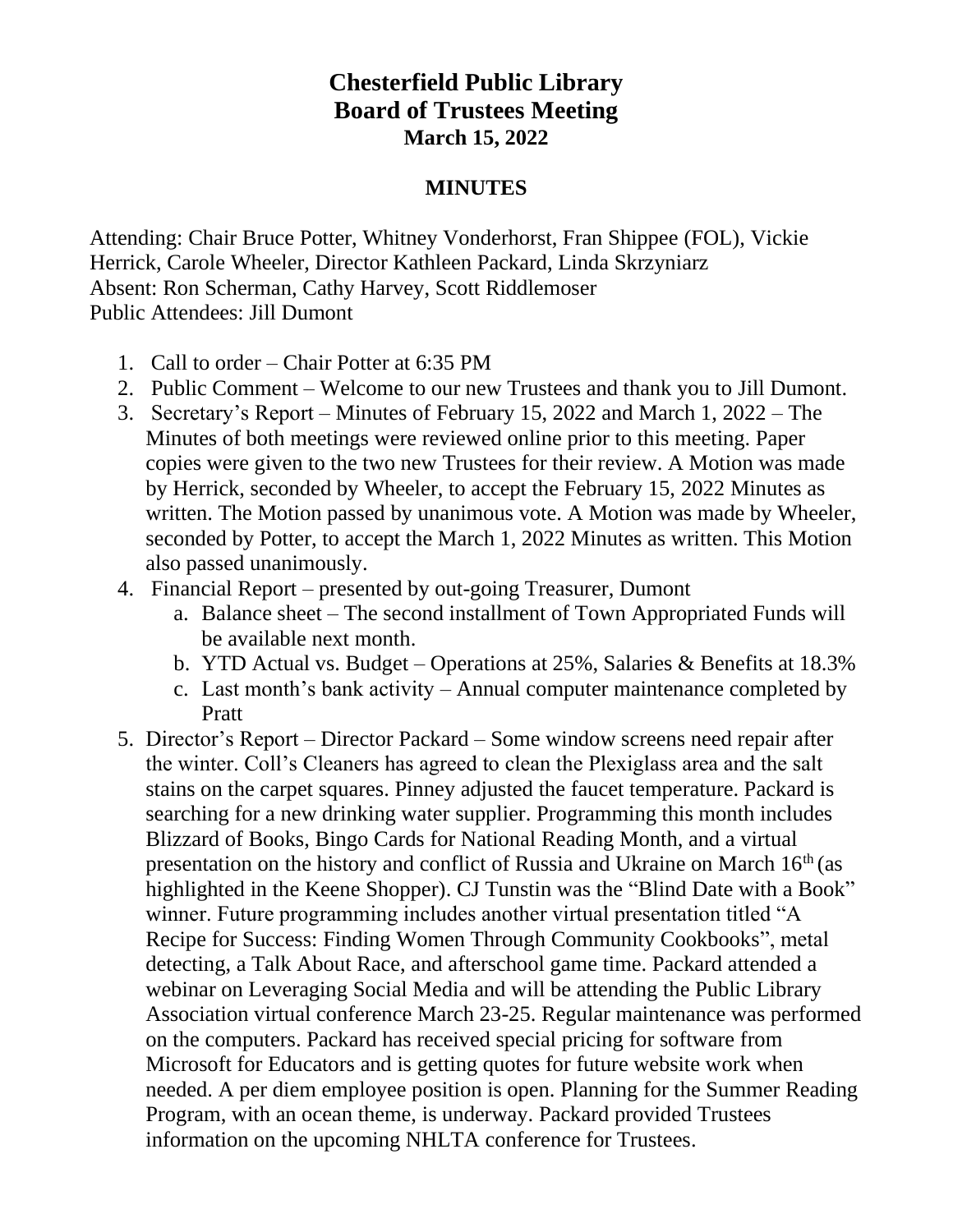- 6. Old Business none
- 7. New Business
	- a. Election of Officers A Motion was made by Potter, seconded by Skrzyniarz, to appoint Whitney Vonderhorst as Treasurer of the CPL Board of Trustees. A unanimous vote followed discussion of the requirements of the position, including access and signing capabilities for Trustee accounts. A Motion was made by Potter, seconded by Vonderhorst, to appoint Linda Skrzyniarz as Secretary of the CPL Board of Trustees. This Motion also passed unanimously. The Election for Chair was postponed until the April meeting when more Trustees could be in attendance.
	- b. Summer Reading Program funding Packard noted that grants were harder to get this year. Staff would like to reserve an inflatable humpback whale, sign up for a virtual whale watch, and possibly schedule some performers for the program. Packard asked the Trustees to agree to use the remaining Wolnick bequest balance of \$450 as partial funding. A Motion was made by Potter, seconded by Wheeler, to close out the Wolnick account so 100% of the money could be used for the summer reading program. The Motion passed by unanimous vote.
	- c. American Rescue Plan Act The Town has received a sum of money for post covid items. Trustees discussed asking to use some of the money for a new air system (ventilation, filtration, and air conditioning) for the Library. Potter and Skrzyniarz will pursue this idea.
	- d. A Warrant of \$7500 for painting and trim repair was passed at Town Meeting. Potter stated this included outdoor painting at the Library.
	- e. Vonderhorst might know of a person willing to serve as an Alternate Trustee. Two are needed.
- 8. Public Comment none
- 9. Summary of decisions made
	- a. Whitney Vonderhorst was elected Treasurer of the CPL Board of Trustees and with the position given access and signing authority for all CPL bank accounts.
	- b. Linda Skrzyniarz will continue as Secretary of the CPL Board of Trustees.
	- c. Chairperson of the CPL Board of Trustees will be decided in April.
	- d. Wolnick bequest funds will be used to fund Summer Reading Program activities.
- 10. Assignments for next meeting
	- a. Packard will send a link to the American Rescue Plan to Skrzyniarz.
	- b. Packard will call NHLTA about membership fees.
	- c. Potter will contact the Town about the Warrant for painting.
	- d. Vonderhorst will meet with Dumont and Claudette Russell to learn QuickBooks.
	- e. Skrzyniarz will update Trustee notebooks for the two new Trustees.
- 11. A Motion to Adjourn was made by Wheeler, seconded by Potter, and passed by unanimous vote. The meeting adjourned at 8:04 PM.